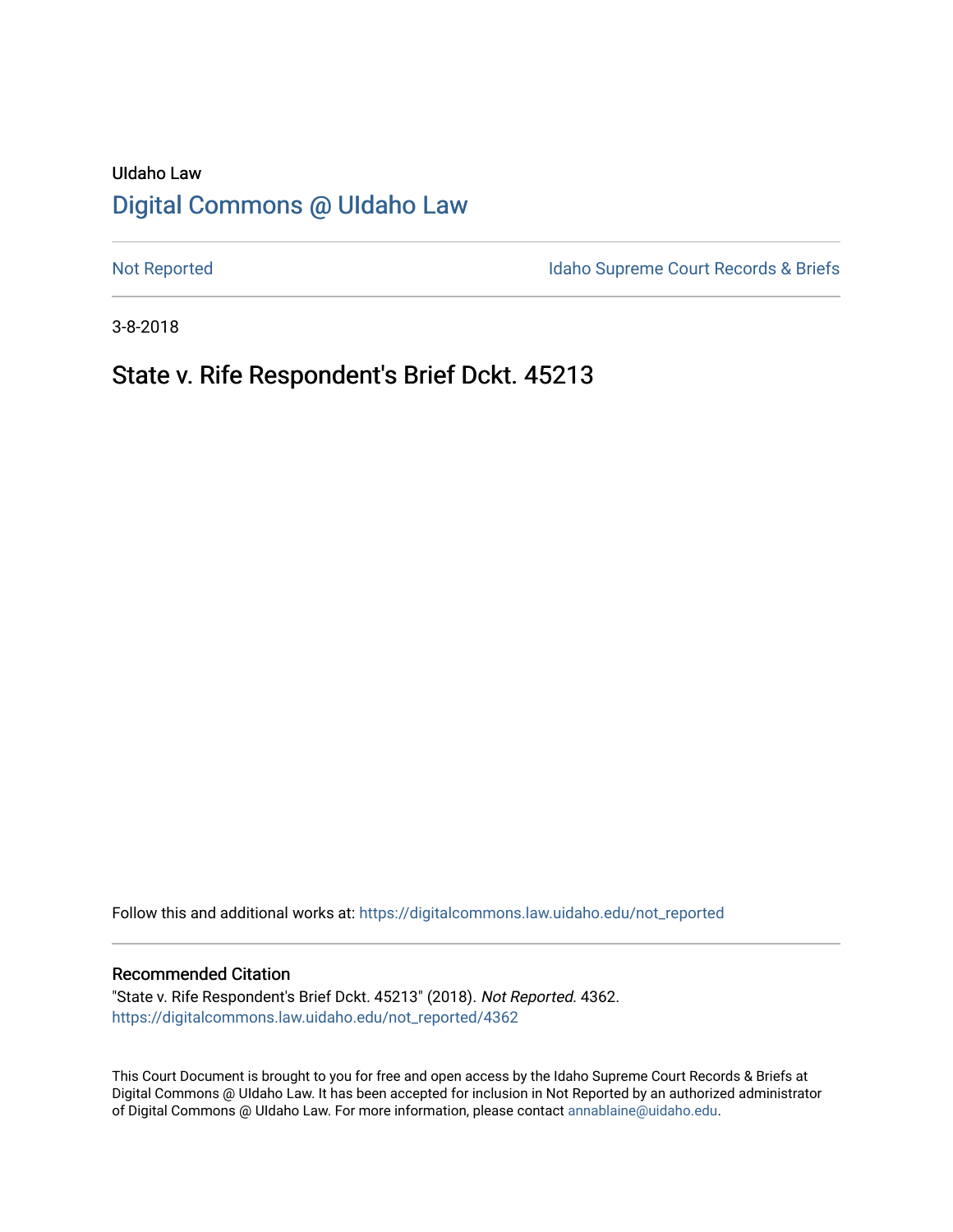LAWRENCE G. WASDEN Attorney General State of Idaho

PAUL R. PANTHER Deputy Attorney General Chief, Criminal Law Division

LORI A. FLEMING Deputy Attorney General P.O. Box 83720 Boise, Idaho 83720-0010 (208) 334-4534

### IN THE SUPREME COURT OF THE STATE OF IDAHO

| STATE OF IDAHO,       |  |
|-----------------------|--|
| Plaintiff-Respondent, |  |
| V.                    |  |
| LYNNETT ANN RIFE,     |  |
| Defendant-Appellant.  |  |

NO. 45213

 Twin Falls County Case No. CR42-16-10773

RESPONDENT'S BRIEF

**Issue** 

) )

Has Rife failed to establish that the district court abused its discretion by imposing an underlying unified sentence of four years, with two years fixed, upon the jury's verdict finding her guilty of possession of methamphetamine?

### Rife Has Failed To Establish That The District Court Abused Its Sentencing Discretion

A jury found Rife guilty of possession of methamphetamine and the district court imposed a unified sentence of four years, with two years fixed, suspended the sentence, and placed Rife on supervised probation for three years. (R., pp.196, 234-43.) Rife filed a notice of appeal timely from the judgment of conviction. (R., pp.244-48.)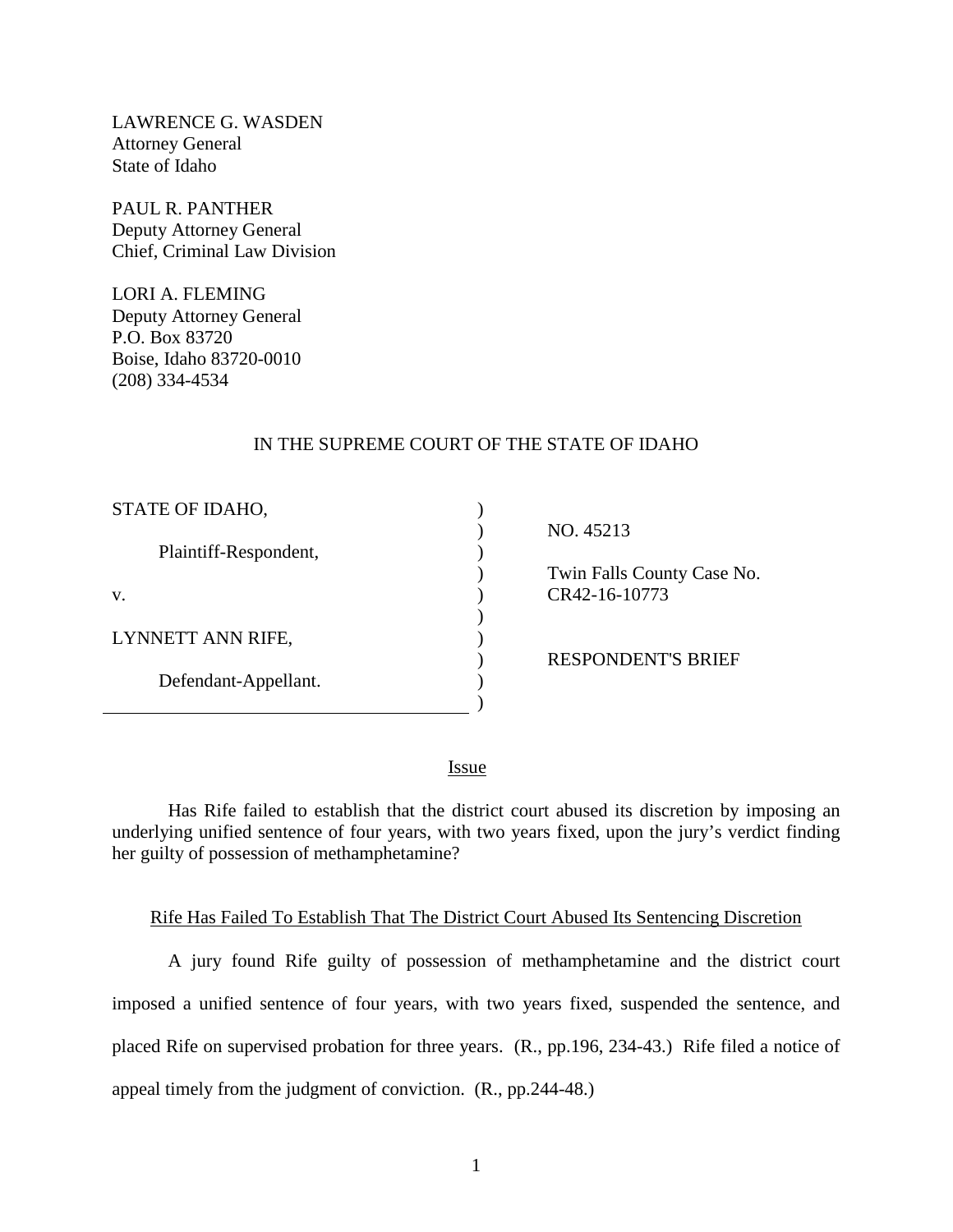Rife asserts her underlying sentence is excessive in light of her "stable background, supportive family and friends, and clean criminal history." (Appellant's brief, pp.2-3.) The record supports the sentence imposed.

When evaluating whether a sentence is excessive, the court considers the entire length of the sentence under an abuse of discretion standard. State v. McIntosh, 160 Idaho 1, 8, 368 P.3d 621, 628 (2016); State v. Stevens, 146 Idaho 139, 148, 191 P.3d 217, 226 (2008). It is presumed that the fixed portion of the sentence will be the defendant's probable term of confinement. State v. Oliver, 144 Idaho 722, 726, 170 P.3d 687, 391 (2007). Where a sentence is within statutory limits, the appellant bears the burden of demonstrating that it is a clear abuse of discretion. McIntosh, 160 Idaho at 8, 368 P.3d at 628 (citations omitted). To carry this burden the appellant must show the sentence is excessive under any reasonable view of the facts. Id. A sentence is reasonable if it appears necessary to accomplish the primary objective of protecting society and to achieve any or all of the related goals of deterrence, rehabilitation, or retribution. Id. The district court has the discretion to weigh those objectives and give them differing weights when deciding upon the sentence. Id. at 9, 368 P.3d at 629; State v. Moore, 131 Idaho 814, 825, 965 P.2d 174, 185 (1998) (court did not abuse its discretion in concluding that the objectives of punishment, deterrence and protection of society outweighed the need for rehabilitation). "In deference to the trial judge, this Court will not substitute its view of a reasonable sentence where reasonable minds might differ." McIntosh, 160 Idaho at 8, 368 P.3d at 628 (quoting Stevens, 146 Idaho at 148-49, 191 P.3d at 226-27). Furthermore, "[a] sentence fixed within the limits prescribed by the statute will ordinarily not be considered an abuse of discretion by the trial court." Id. (quoting State v. Nice, 103 Idaho 89, 90, 645 P.2d 323, 324 (1982)).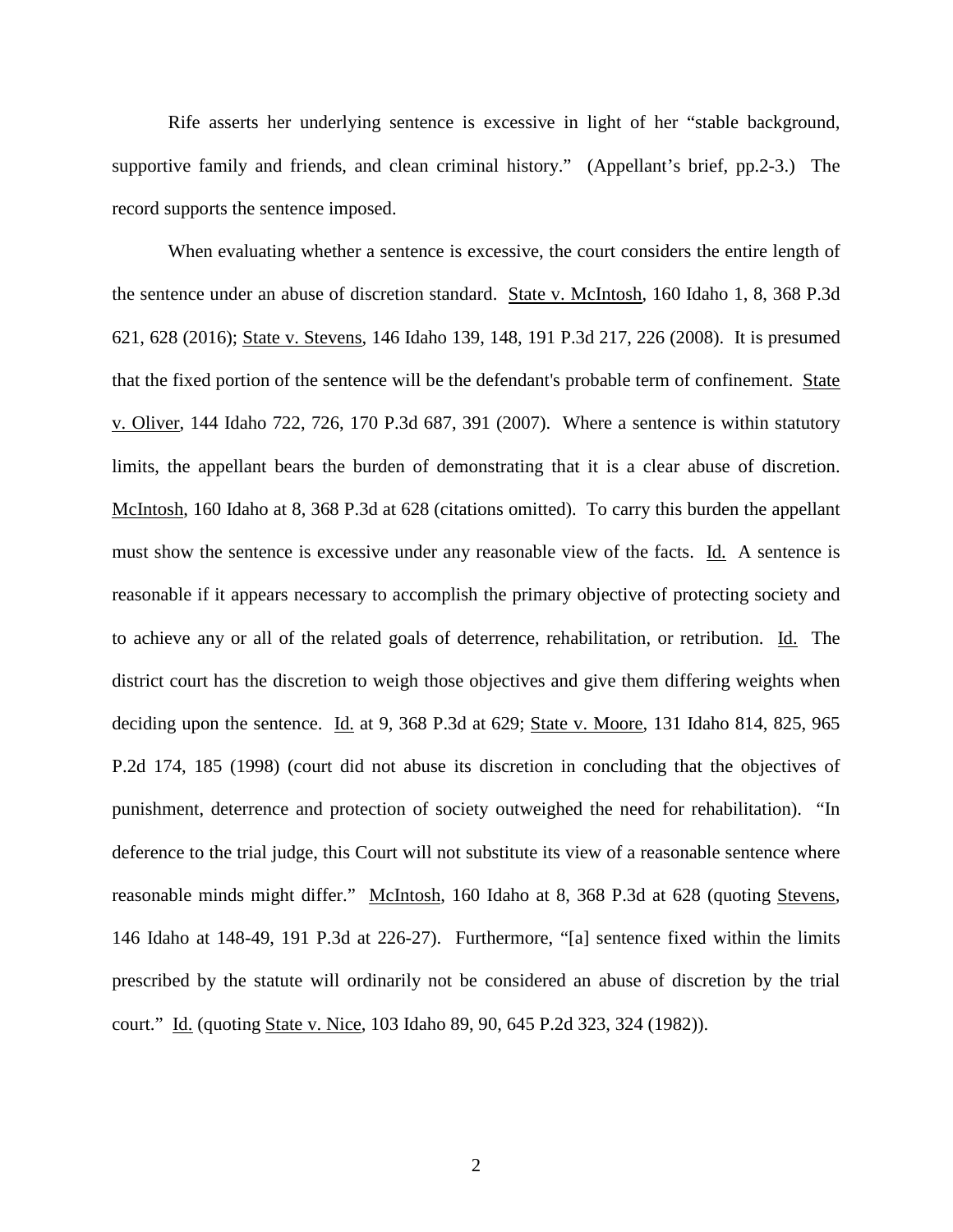The maximum prison sentence for possession of methamphetamine is seven years. I.C. §  $37-2732(c)(1)$ . The district court imposed an underlying unified sentence of only four years, with two years fixed, which falls well within the statutory guidelines.  $(R_1, pp.234-43)$ . Furthermore, Rife's sentence is appropriate in light of her refusal to accept responsibility for her criminal behavior, denial of her substance abuse and consequent lack of amenability to treatment, and unwillingness to comply with the conditions of supervision in the community.

<span id="page-3-0"></span>Rife has consistently denied that she committed the instant offense, and she also "denied she has ever experimented or used any illicit substances with the exception of trying marijuana once when she was 19 years old." (PSI, pp.17, 23, 30, 71.) Rife's claims are not believable, however, considering the facts of this case. In the instant offense, Rife travelled to California and back with her friend, Alicia Requa, in a vehicle that was under surveillance because officers suspected Requa of purchasing drugs in California and bringing the drugs to Idaho. (R., p.15; PSI, pp.[1](#page-3-0)5-16.<sup>1</sup>) Officers stopped Rife and Requa shortly after they reentered Idaho. (R., pp.15-16.) A K-9 alerted on their vehicle and, upon conducting a search, officers found methamphetamine, "Ecstasy pills," a marijuana pipe, and a digital scale with heroin residue in the center console; "a Ziploc style baggie containing marijuana in the rear seating area of the vehicle along with multiple pieces of new glass consistent with that used to ingest substances by smoking them" and a "large jug with a liquid substance"; and a "glass pipe caked with residue" in Rife's purse and methamphetamine wrapped in cellophane inside Rife's wallet. (R., pp.16-17; PSI, p.15.) Although Requa admitted that the drugs found in the center console belonged to her, Rife denied ownership of the contents of her own purse and wallet – when an officer asked Rife about the pipe found in her purse, she suggested that it "could have been placed in her purse by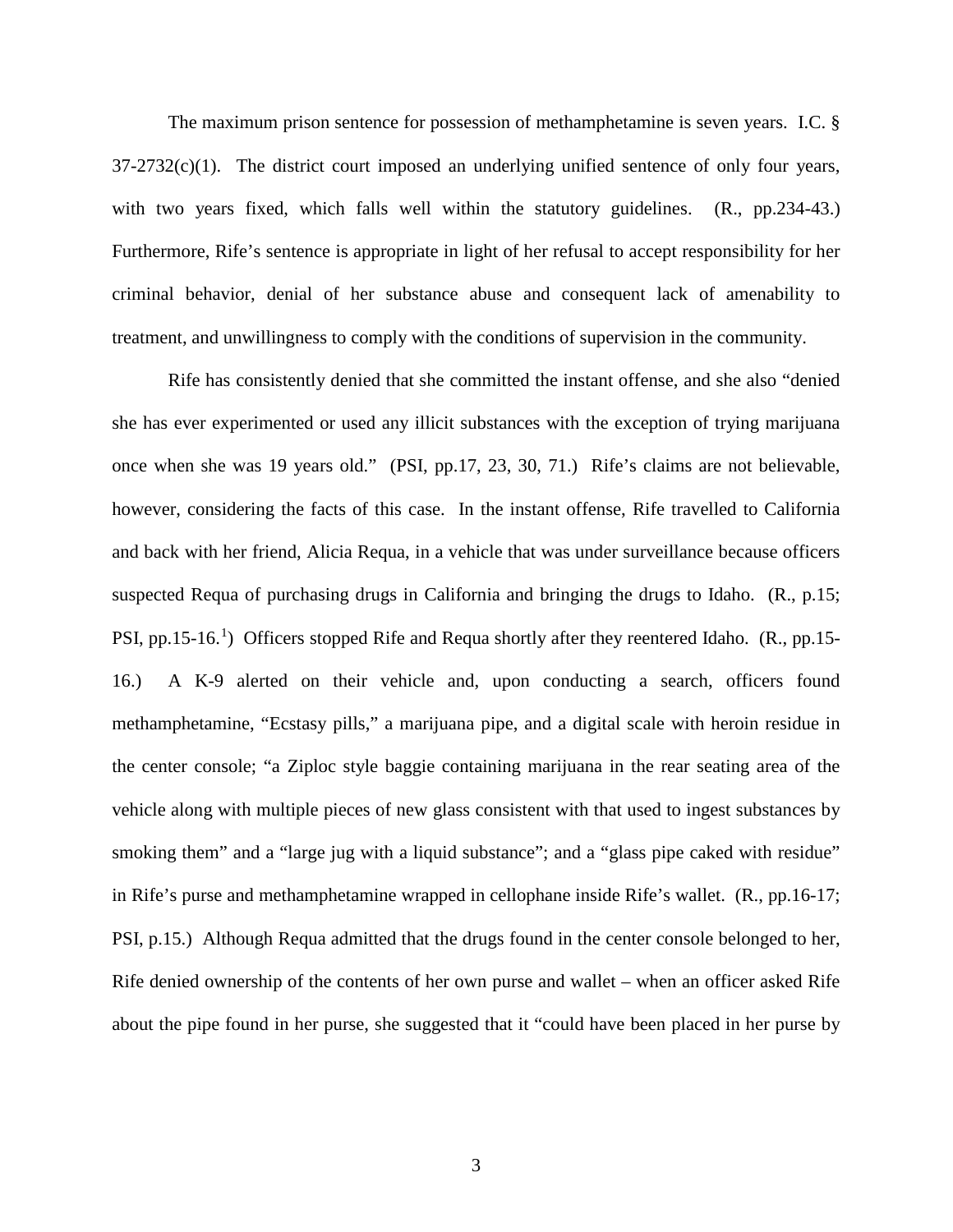Requa." (R., pp.17-18; PSI, p.15.) The officer then asked Rife about the methamphetamine in her wallet, and Rife "once again told [the officer] that Requa could have placed it there too." (R., p.18.)

Following her arrest for the instant offense, Rife was released on Court Compliance monitoring; however, she immediately violated the terms of her pretrial release by failing to enroll or check in with the Court Compliance program. (R., p.38.) She was arrested on a bench warrant, but was again released on Court Compliance monitoring, after which she tested positive for alcohol, twice failed to appear for drug testing, provided diluted urine samples on three separate occasions, and tested positive for methamphetamines and amphetamines on two separate occasions. (R., pp.214-15.) Rife denied that she had consumed alcohol despite the fact that "the Laboratory confirmed the test results," and she also "denied any usage" when she tested positive for methamphetamines and amphetamines; she subsequently failed to "send the samples to the Laboratory for further testing" as instructed. (R., p.214.) Rife's denial of wrongdoing and denial of any substance use persisted throughout the pendency of this case, and she specifically stated that she did not need substance abuse treatment. (PSI, pp.17, 23, 30, 71; R., p.214.)

At sentencing, the state recommended the retained jurisdiction program and a unified sentence of seven years, with three years fixed, arguing:

Your Honor, the State has read over the presentence investigation and finds this defendant's story to be disingenuous in the extreme, considering that she tested positive for methamphetamine during court compliance, submitted diluted samples, and also initially tried to skip out on that program altogether, according to report. As you may recall, Your Honor, the State did have to send out a warrant for Ms. Rife.

Now, this defendant does have no record. She says that she is a registered nurse, however, she has been fired from positions in the past or fired from a

<sup>&</sup>lt;sup>1</sup> PSI page numbers correspond with the page numbers of the electronic file "Supreme Court No. 45213 Lynnett Ann Rife Confidential Exhibits.pdf."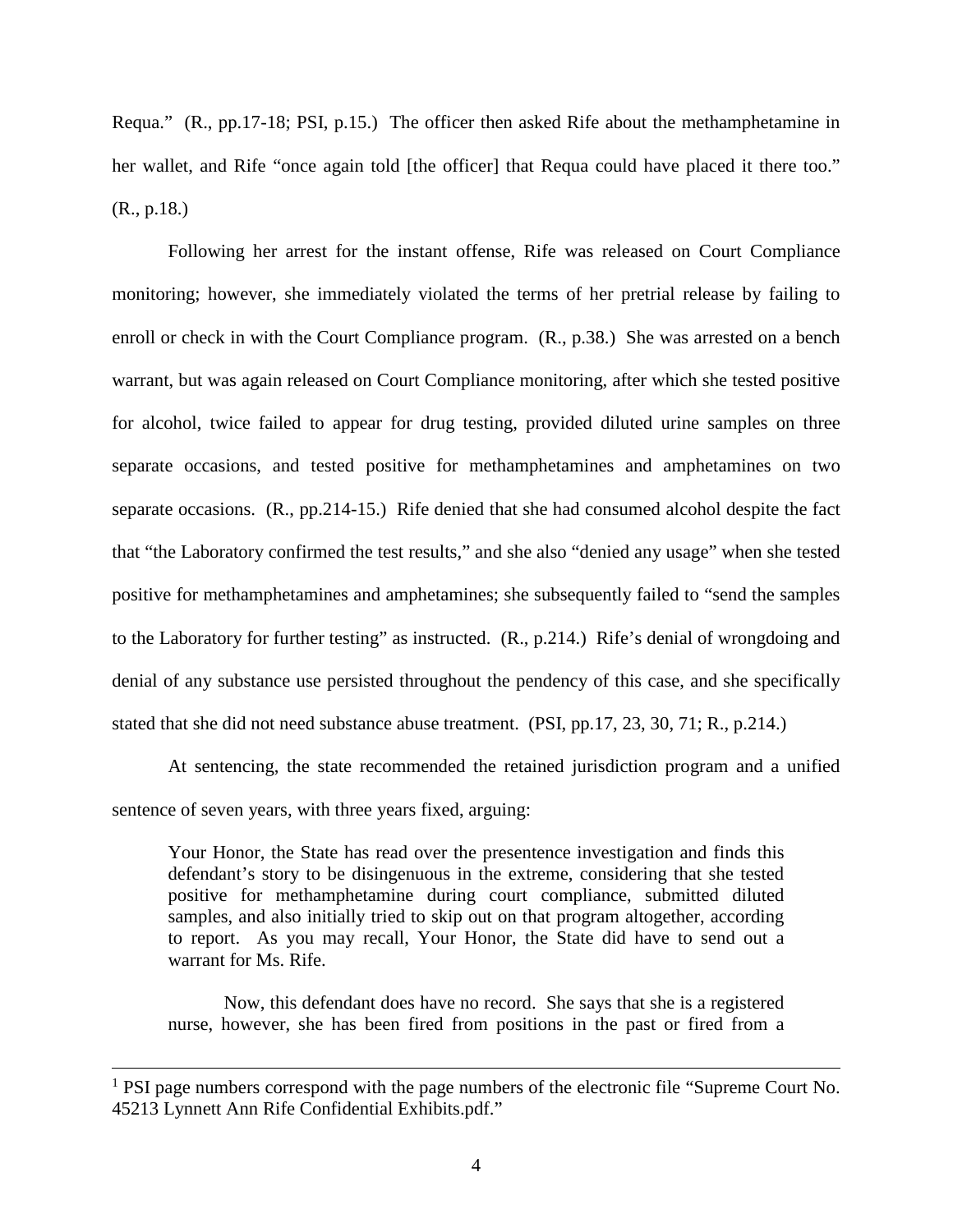position at Bridgeview Estates. Reading over the presentence investigation, it's clear that the defendant is minimizing her drug use. In fact, she told investigators that she hasn't used, when her time on court compliance indicates otherwise. The PSI believes that Ms. Rife is a marginal candidate for probation, but the State does not. The State does not wish for its probation officers to have to untangle this defendant's false statements on a regular basis. Her performance on court compliance leaves a great deal to be desired.

 $(5/22/17$  Tr., p.5, L.5 – p.6, L.1.) Likewise, the district court articulated its doubts with respect to Rife's candor, stating, "I think there's just enough strange things going on here that I think you have some problems you need to deal with." (5/22/17 Tr., p.9, Ls.7-9.) The court imposed a unified sentence of four years, with two years fixed, stating, "The reason I pick that number is that you have no record. That's typically what we do on first time felony possession cases." (5/22/17 Tr., p.10, Ls.18-21.) The court granted Rife the opportunity of supervised probation and warned Rife, "if you … have substance problems that you're not dealing with, it's going to come back to haunt you very quick, because moving from the court compliance program to the department of corrections program in terms of drug testing is a world of difference." (5/22/17 Tr., p.9, Ls.11-16.)

Indeed, approximately two months later, while at Advanced Drug Detection for drug testing, Rife was discovered with a device that was "intended to falsify urinary analysis" "sewn into [her] undergarments," she tested positive for methamphetamine via a "mouth swab," and officers found two small bags of methamphetamine in Rife's wallet, which was inside her purse. (R., pp.258, 261-63, 270.) Unsurprisingly, Rife "denied any knowledge of the methamphetamine in her wallet." (R., p.270.) However, she finally admitted that she used methamphetamine, and advised that her "method of using methamphetamine was to smoke it." (R., p.270.)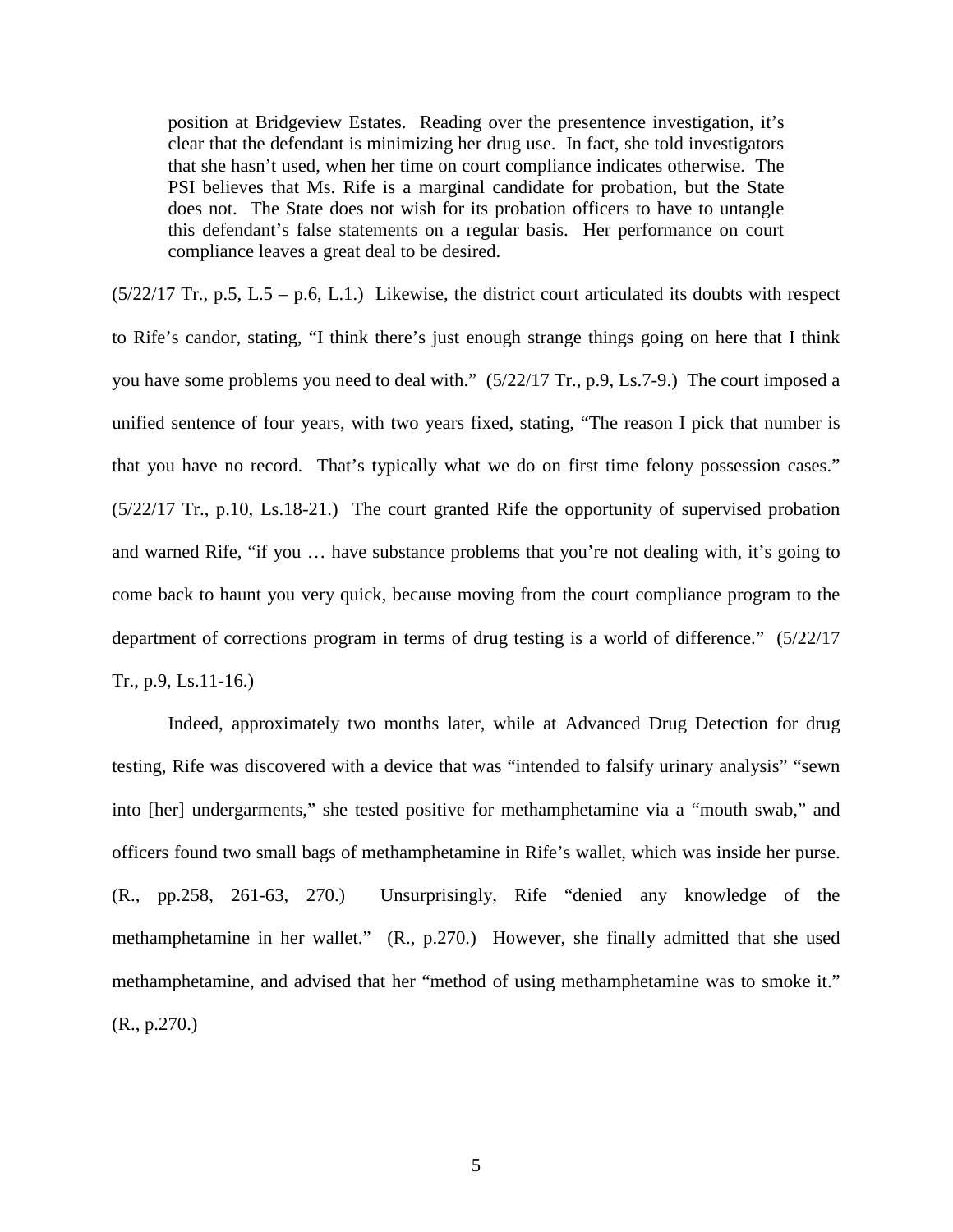Although Rife asserts, on appeal, that her underlying sentence is excessive in light of her "stable background, supportive family and friends, and clean criminal history," Rife had the same support, background, and history when she chose to commit the instant offense, and none of these factors prevented her from committing the instant offense, from possessing and consuming methamphetamine while on pretrial release and later while on probation, or from committing the very same offense – wherein she was once again found with methamphetamine in her wallet – just two months after she was placed on probation. (Appellant's brief, p.2; PSI, pp.17-19, 58-70; R., pp.262, 299.) Furthermore, Rife's ongoing denial and refusal to accept responsibility outweighs the fact that she has supportive family and friends, as she was apparently able to hide her substance abuse from her supporters and convince them that she had done no wrong. (See PSI, pp.58-70.) She submitted numerous letters of support in which her friends and family members expressed their disbelief that Rife ever used or possessed drugs (PSI, pp.58-61, 63-65, 67-70), making statements such as: "Even the idea of [Rife] committing such a crime is ludicrous in my mind" (PSI, p.59); "For me to believe she is involved in any illegal activity is inconceivable" (PSI, p.63); "The idea of her being involved with any illegal drug is ridiculous" (PSI, p.64); and, "[T]he idea of her being [i]nvolved with any of this nonsen[s]e is outrageous!" (PSI, p.68). Additionally, while Rife claims that her "stable background supports a lower sentence," it is noteworthy that Rife told the presentence investigator that she had been unemployed for the past three years and had not worked as a registered nurse in over seven years. (PSI, p.21.) When asked why her last employment as a registered nurse ended, Rife claimed she "did not remember"; however, her employer reported that she was "fired for misconduct." (PSI, p.21.) That Rife was fired from her last nursing position approximately eight years ago and has been unemployed and reliant upon her aging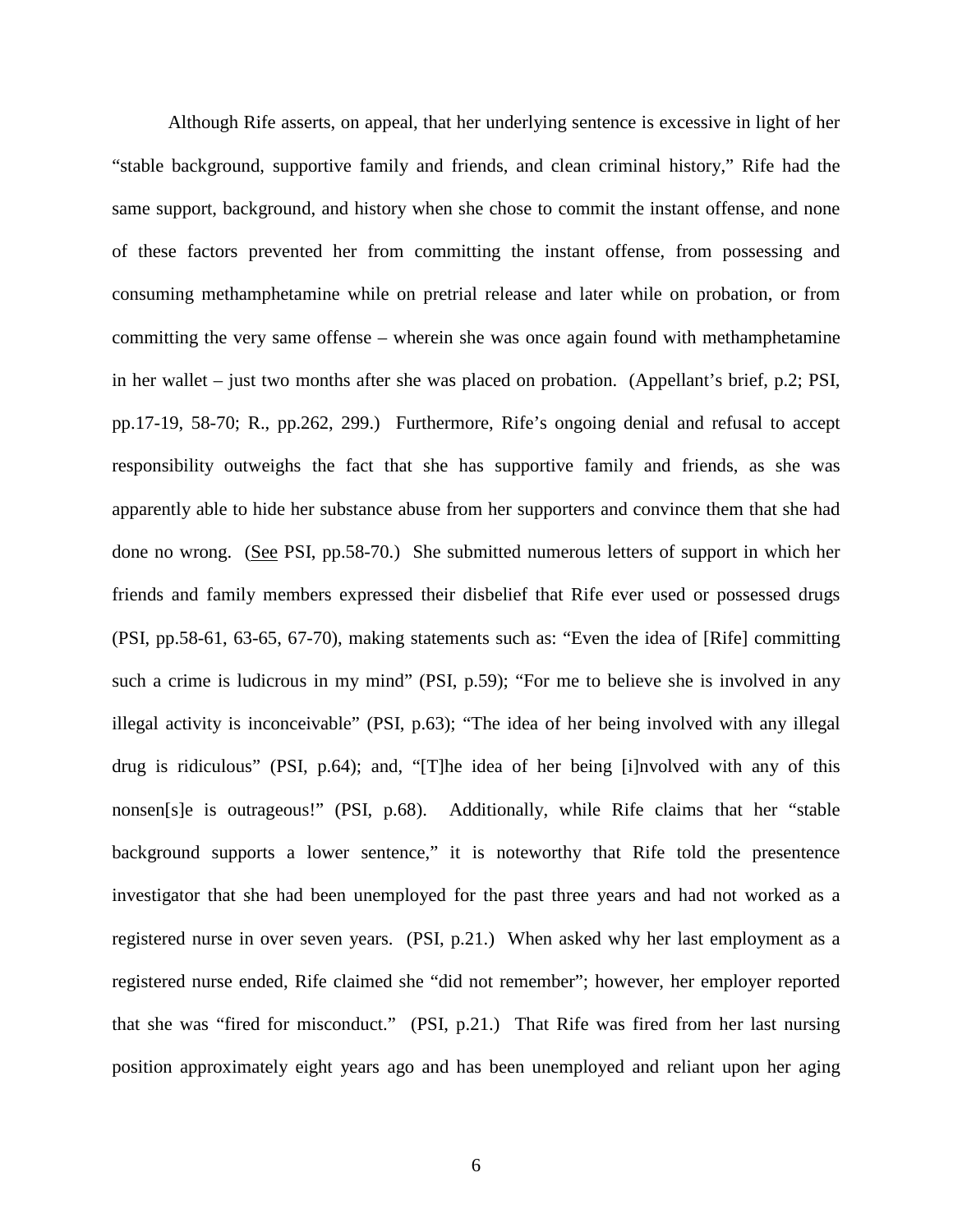parents for her financial support and housing for "the last three years" does not indicate stability in her more recent background. (PSI, pp.14, 19, 21.)

The district court considered all of the relevant information and imposed an appropriate sentence in this case. Rife's underlying sentence is appropriate in light of her ongoing mendacity and refusal to accept responsibility for her actions, her denial of her substance abuse problem and lack of amenability to treatment, and her unwillingness to comply with the conditions of supervision in the community, as evinced by her poor performance both while on Court Compliance monitoring and subsequently while on probation. Given any reasonable view of the facts, Rife has failed to establish an abuse of discretion.

#### **Conclusion**

The state respectfully requests this Court to affirm Rife's conviction and sentence.

DATED this 8th day of March, 2018.

 $/s$  Lori A. Fleming LORI A. FLEMING Deputy Attorney General

VICTORIA RUTLEDGE Paralegal